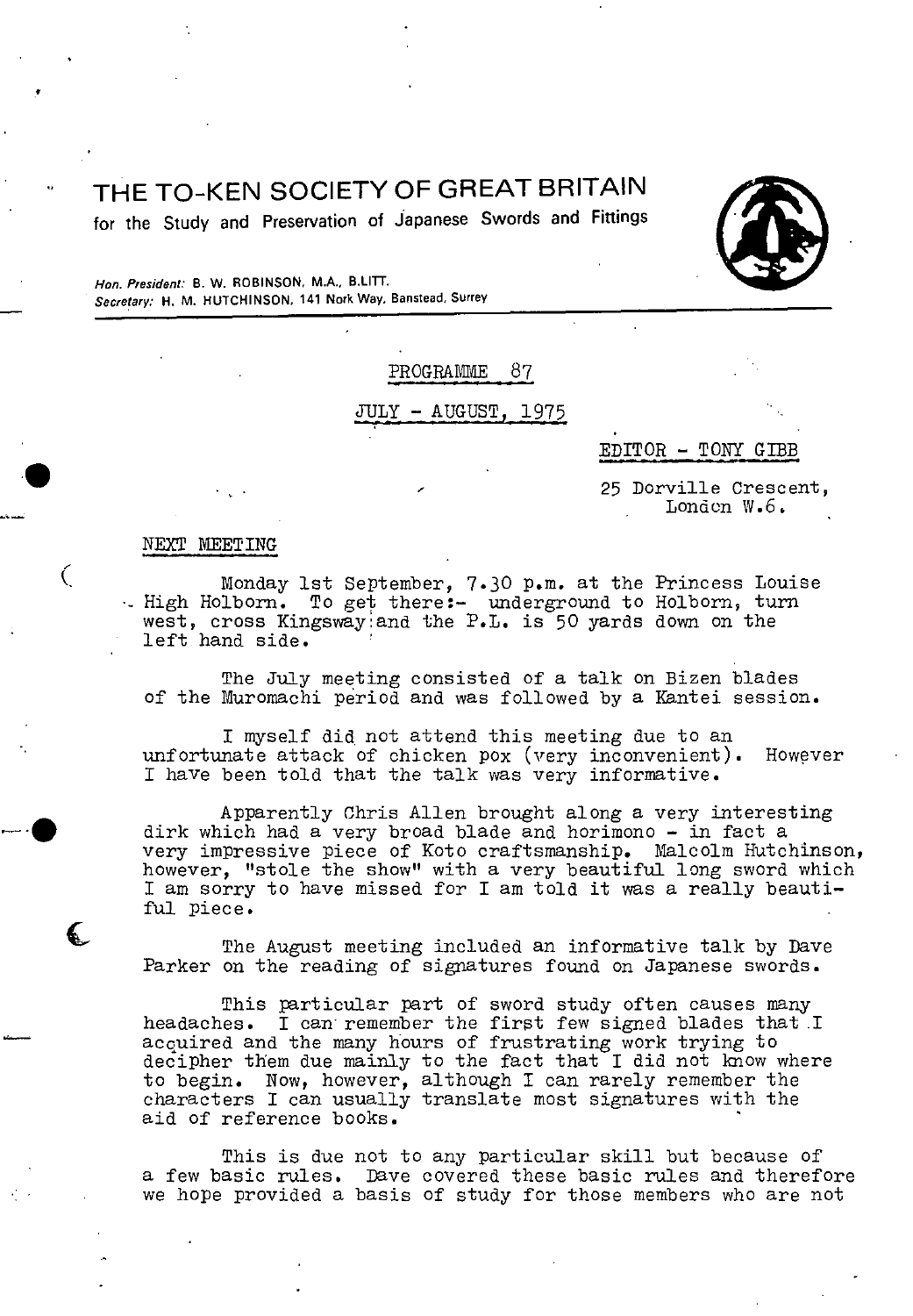familiar with signatures. Anyway let us begin.

First of all take one Japanese sword (that's the really difficult part). The first thing to do obviously is to remove the Tsuka or hilt. This is lone by removing the mekugi or peg which is usually made of bamboo or occasionally horn or  $ivory$ . If the tsuka comes off easily all well and good. However in most cases, 3specially if the sword has been lying unattended for a is  $\psi$  time, this is not so easy. In this case hold the tsuka in the left hand with the edge of the blade facing away from  $\gamma$  and hit your left hand with your right. This will send vibrations through the tsuka and will usually dislodge the tsu z.

The sword is then dismounted and the nakago or tang is visible. Sometimes the nakago will ie qovered with paper to fix it in the tsuka and this should le taken off to observe the signature if any. As a matter of interest  $I$ once owned a katana which had fine doe sl.in neatly sewn around the nakago, presumably to protect, it or make a better fit.

 $\left($ 

C.

The nakago should now be examined ior characters. These characters are punched into the metal and are usually quite visible. Sometimes, as with early koto blades, the nakago is worn and rusty and in this case a strong magnifying glass is useful.

Let us assume that a particular sword bears a signature.<br>In so it is referred to as Mei. if not Mumei. The If this is so it is referred to as Mei, i' not Mumei. signature will be on the side of the Naka<sub>is</sub> which faces outwards when worn. Thus Katana and Tachi :uve their signatures on opposite sides and the signatures thereion are referred to as Katanamei and Tachimei.

Now we look at the characters themselves. They should be read -from top to bottom. The simplest signature is that of the smiths name which in most cases will consist of two characters. These characters, of which there are many, appear in a number of publications referred to later. Very often a swordsmith would put details of the province in which he was working, e.g. Bizen, Mino, etc. a:d such details will be carved before the smith's name. Sometimes he would inscribe details of his town or village. Again this will be carved before the smith's name. Also, since early days, the smiths were given the right to use certain titles, e.g. Kami (lord) or Daijo and they also used famous clan names such as Fujiwara, Taira etc.

When smiths had the right to use the title "Lord" of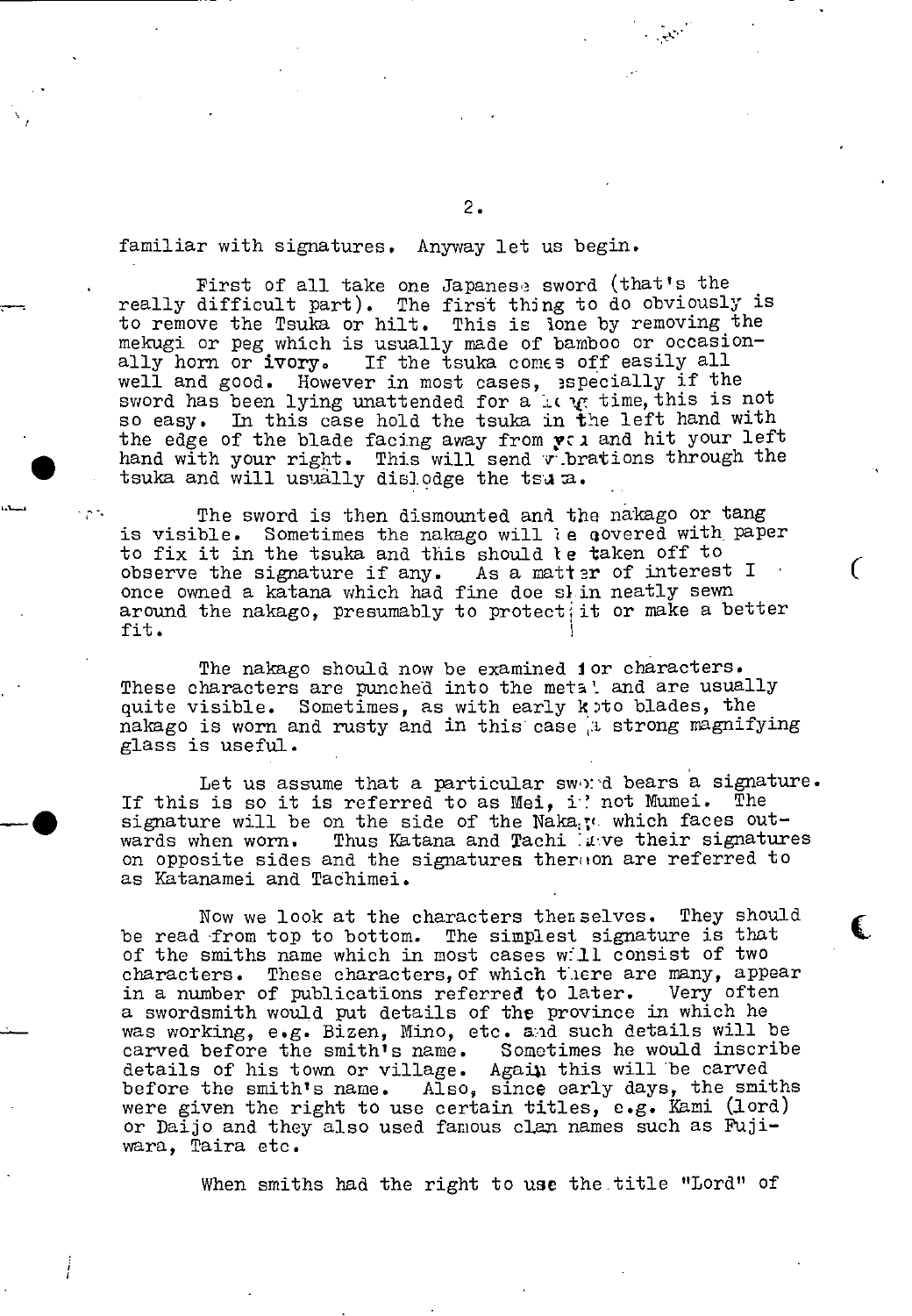such and such province this did not mean that they were really lords but it was merely an honorary title bestowed by Court officials. Obviously smiths tried very hard to obtain such titles and, this was often achieved with the gift of a sword or two to. the correct pfficials.

The smith's name itself was his craft name or professional name and could be changed at any time. Many smiths never changed their names yet others changed them so often it is difficult to keep up with them.

A few characters will appear after the smith's name such as Saku - made, or Saku Kore - made this, or Tsukuru -<br>worked.

So to recap the signature reading from top to bottom ( will have:

1. Details of the Province

 $\bullet$ 

- 2. ' Details of Provincial titles (e.g. Lord of)
- 3. Details of the village (if any)
- 4. Details of honorary Clan names
- 5. Details' of the smith's professional name.

If we are lucky we often find that on the opposite side to the signature there' are further characters. This will be a statement of the date of manufacture.

The first two characters will be the year-period.<br>In again be looked up in a reference table. The This can again be looked up in a reference table. present day period is known as Showa and began in 1926 when the present Emperor came to the throne. The year period is referred to as the Nengo. Next comes details of the year of the period, e.g. 4th year etc. and this, together with the date of the commencement of the period, allows us to work out the exact year of manufacture. Lastly there will be details of the month, e.g. second month and the day. We sometimes see references such as "lucky day" (common or Showa-To) or "one day in August", and so on.

> This then covers most signatures but occasionally we find unusual inscriptions. For example, smiths often state that a special, type of iron -was used, e.g. Mantetsu or Manchurian iron. Also 'some. smiths will give extra particulars of the place of manufacture, e.g. "at the Summer Palace". They often give extra details of themselves such as their age or their descent. Sometimes the smith will inscribe details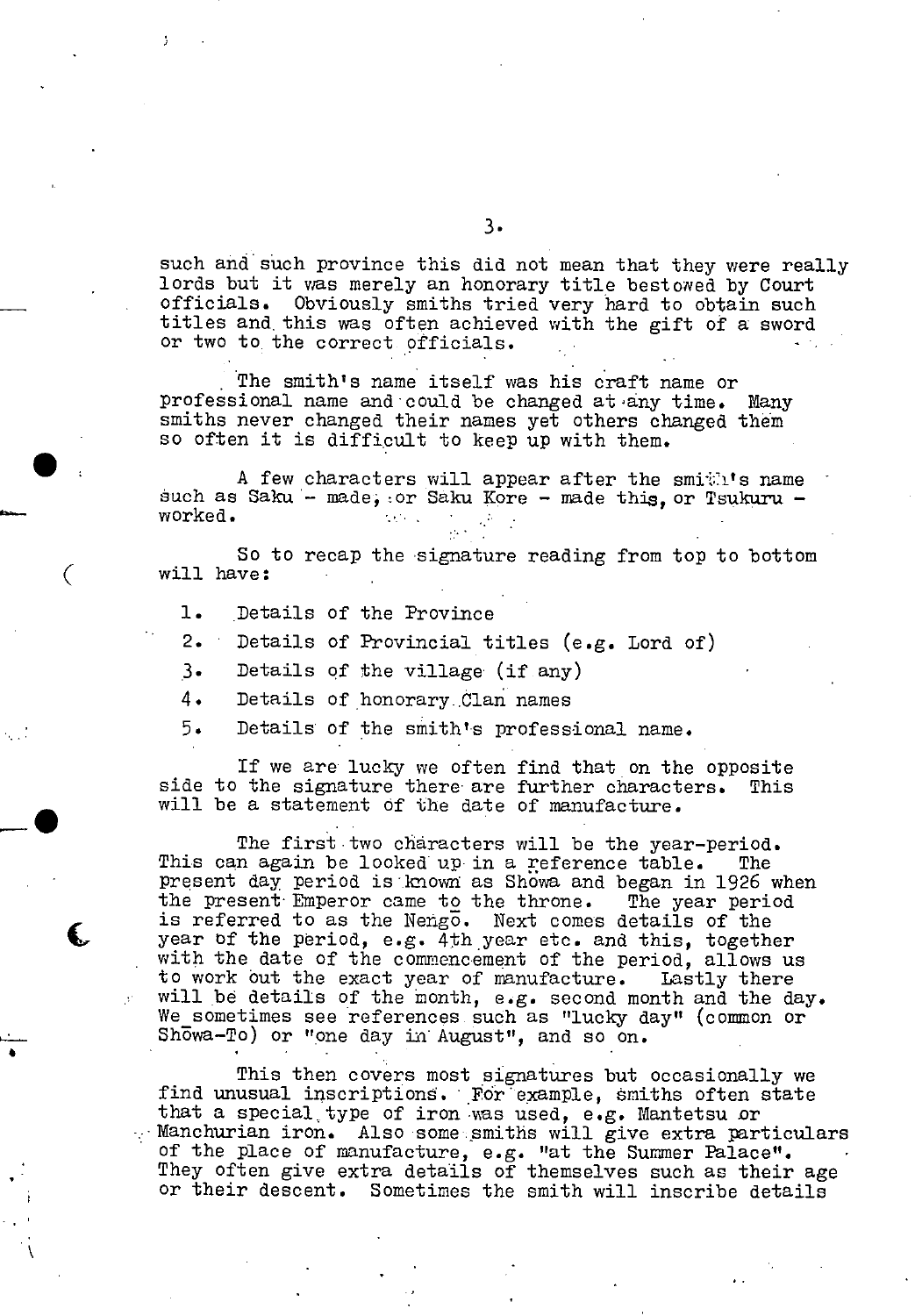of the name of the man that commissioned the making of the blade. blade. The contract of the contract of the contract of the contract of the contract of the contract of the contract of the contract of the contract of the contract of the contract of the contract of the contract of the con  $\overline{\mathbf{D}}$  .  $\overline{\mathbf{D}}$  .

One inscription which is interesting and which does; not tun up too often is that giving details of cutting tests or Tameshigiri. In this case details such as "cut through two bodies" will be seen. I have heard of inscriptions stating that the sword had cut through as many as five bodies which takes a bit of believing.

Finally a rare and very exciting type of inscription is that which makes use of gold. Often if a sword was Mumei'or unsigned a sword appraiser would state that the sword was made by a particular smith and such details are sometimes found inlaid with gold on swords.

A useful tip to those members who are "new" to signatures is this:-

Some characters turn up more frequently than others e.g. Kane, Hiro, Masa, Naga, Nobu, Sada and soon and if these are memorised a lot of trouble can be saved. Also in relation to Provinces some provinces produced more smiths, therefore a knowledge of the characters relating to the Provinces of great production, e.g. Bizen, are useful. Other characters such as Kuni, Kami etc. can be memorisod with the result that with a handful of characters most of the average signatures can be translated fairly easily.

One final point which is very important is that the Japanese together with everybody else in the world have been faking signatures in order to increase the value of swords for many centuries. The result is that although signatures on swords are interesting and, if they are correct, very useful in finding out more about the sword in question, they cannot in the majority of cases be relied upon.

Therefore if we find a sword which bears the name of a very famous smith we cannot assume that the sword was made by him just by looking at the signature. We must look at the overall appearance and quality of the blade and base our opinion on these facts, not on the signaturc. This may appear to be common sense but it is amazing how easy it is to believe that which we want to believe. So look at the sword and leave the signature to the end.

An interesting story is told regarding an event in the famous village of Osafune in Bizcn Province, the home of many famous smiths: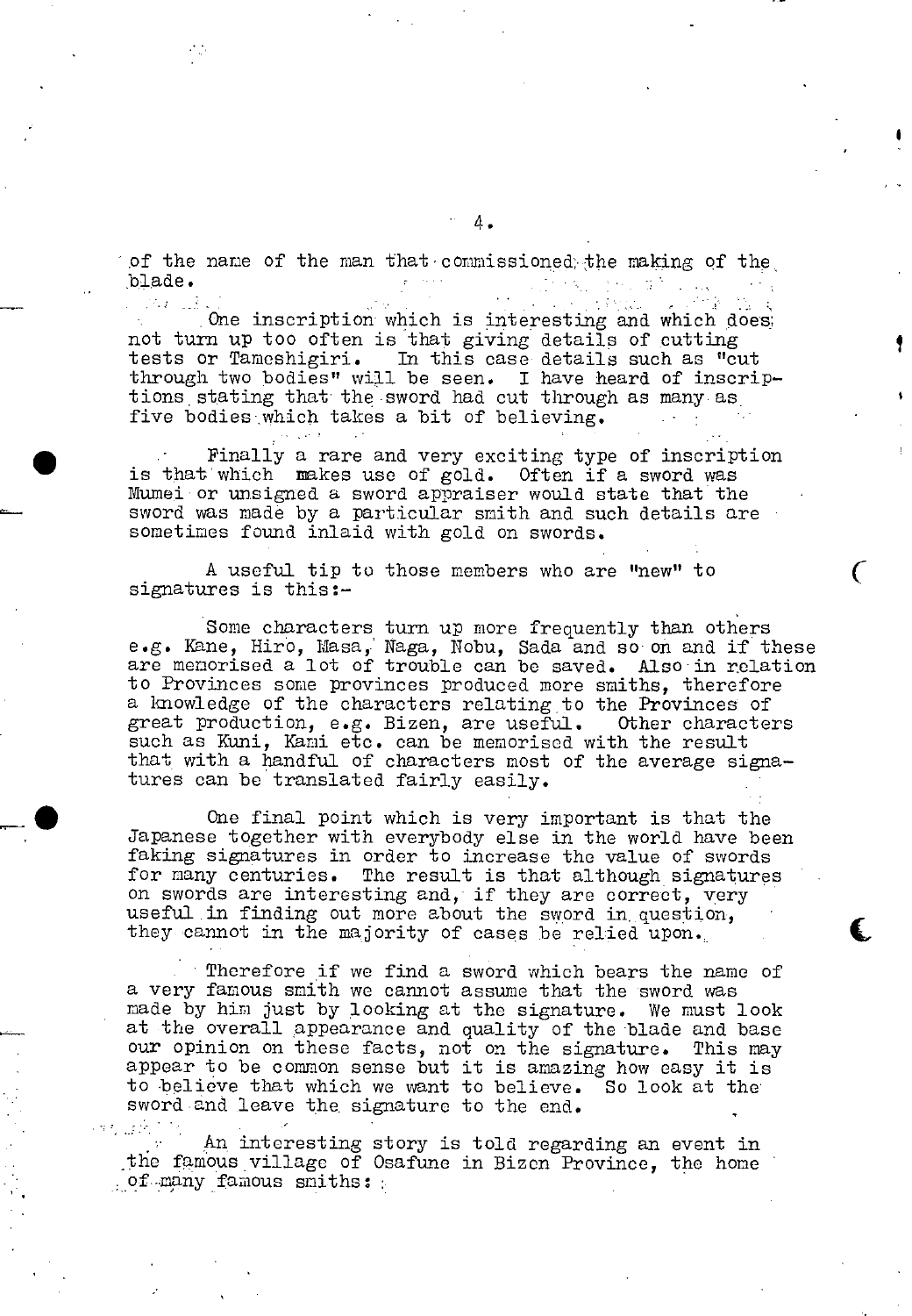$\cdot$  "One day Kanemitsu, one of the towns famous swordsmiths, was enjoying a rest in his forge when he noticed the sound of chizel strokes from his neighbour's forga next door. He rushed next door and seized the sword on which the neighbour had been working. 'You are putting my name on that sword' said Kanemitsu. The other smiti admitted this and apologized. 'How did you know' said the 'mith 'were you watching?' 'No'. said Kanemitsu, 'but I was listening and I heard you use a greater number,. of strokes than was necessary for your own name'."

. Books useful for the translating of'characters found on swords are:-

r. 1. "The Arts of the Japanese Sword" by B.W. Robinson, also

- 2. "Primer of Japanese Sword Blades" by the same author (now available as a re-print).<br>3. The Samurai Sword" by John M.
- 3. "The Samurai Sword" by John **Ma** Yumoto
- 4. "Japanese Swordsmiths" by W.M. Hawley (containing details of swordsmiths when they worked and where  $etc.$ ).

I have received a letter from Arnold Prenzel, the Chairman of the Japanese Sword''Society of the United States, Inc., which is reproduced here:

Aug. 11, 1975.

I am writing you today to call upon your good offices on behalf of the JSS/US'of which I am currentiy"the Chairman. I hope you agree with me that multiple society membership is a healthy thing, and that support and co-operation between the various societies can only enhance the welfare of all collectors and students outside Japan. To that end, we collectors and students outside Japan. would very much appreciate it if you would put a small, announcement in your Programme indicating our existence for those who might not know about our group.

> The Japanese Sword Society'of the United States, a non-profit corporation, has functioned for about fifteen years. We essentially are a correspondence group offering a variety of benefits and services to our membership. We are growing rather rapidly and have about one hundred members currently. We publish a bi-monthly Newsletter that usually runs around 8 pages, and a yearly Bulletin of about 40 pages. We offer a translation program, the last output of which is an English translation of Suzuki's Tanto. Our society is open, to all those interested in Japanese swords, tsuba, and related items. Dues are \$10.00 US annually, payable to the JSS/US. Those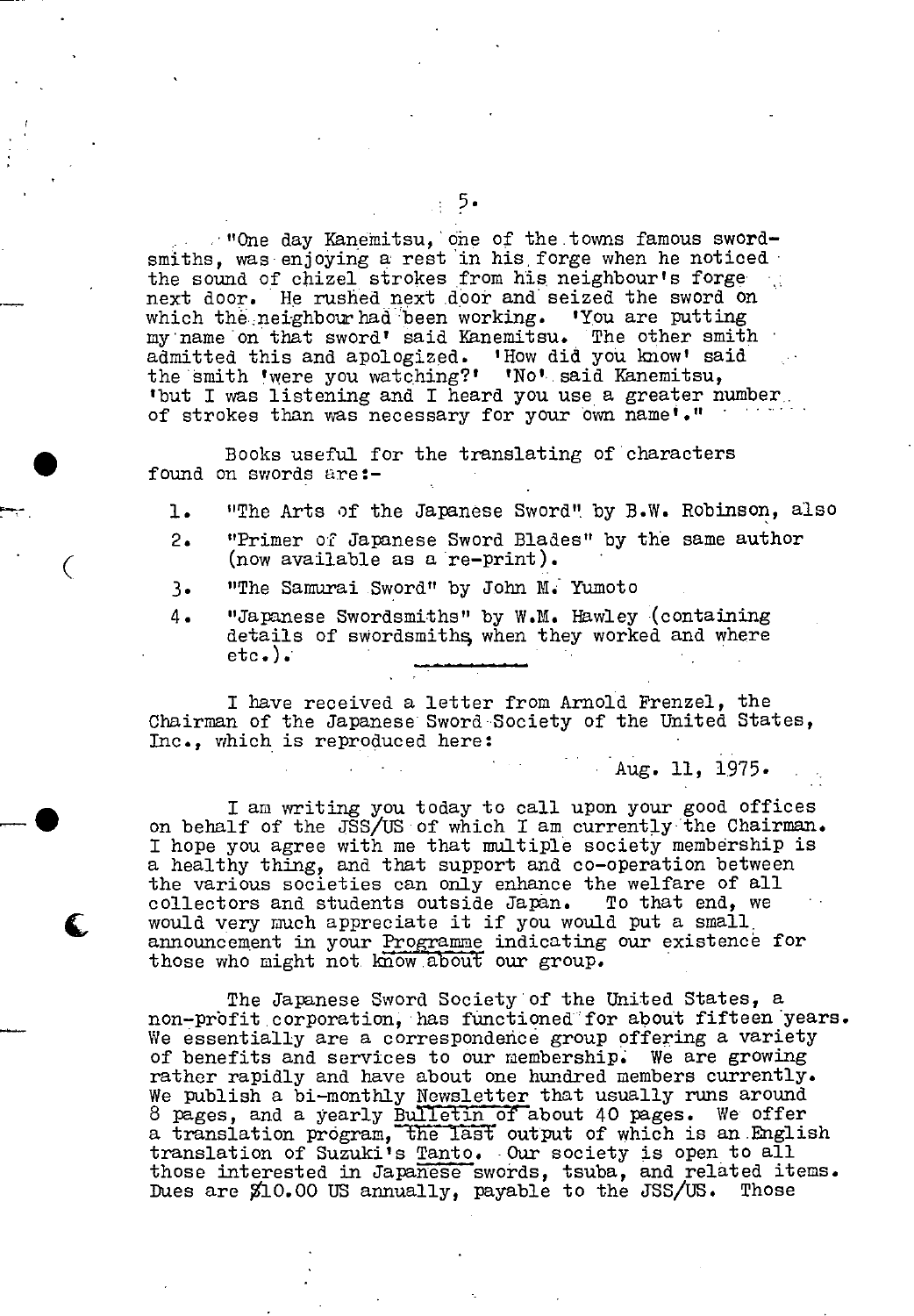wishing to send in a subscription, or who wish further information, should write: Mr. Ron Hartmann, Treasurer, JSS/US, 5907 Deerwood Dr., St. Louis, Missouri 63123, USA. :

/

A number of our members, such as myself, are members of the To-Ken Society, but there must be a number in both groups who know nothing of the other. We would of course be pleased to put a similar announcement for you in our Newsletter if you would just let Ron or I know.

# Cordially,

(sgd.) A:Mold Frenzel Chairman.

I am sure that we can all learn from each other and I think that Arnold's suggestion is a good one.

I have not met all that many American collectors but those that I have met seem to be very keen. that it would be very beneficial if American and British societies could co-operate and exchange information and so on and I think a mention of To-Ken G.B. in your Newsletter would not go amiss.

MONDAYj28th JULY saw a mammoth sale of Japanese swords, armour and sword fittings at Sothebys with some interesting results.

I viewed the sale as best I could but due to the vast number of items this proved to be very hard work.

A few of the lots have been seen before, either in previous London sales or in dealers hands. However there were plenty of unseen items to study. Unfortunately I wouldn't say that there were any great bargains although there were many items that sold for fait prices. If a person was preparcd to pay there were some good clean examples to choose from. For example there were a high number of swords with.really crisp polishod blades, either mounted or in Shirasaya. It is always a pleasant change to be able to "see" a blade and its workings rather than looking at lemon etched hamons. -

I got the impression that many blades in the sale had only returned from Japan recently, together with a brand new polish. I think we should watch out for such swords and be careful if they bear famous signatures.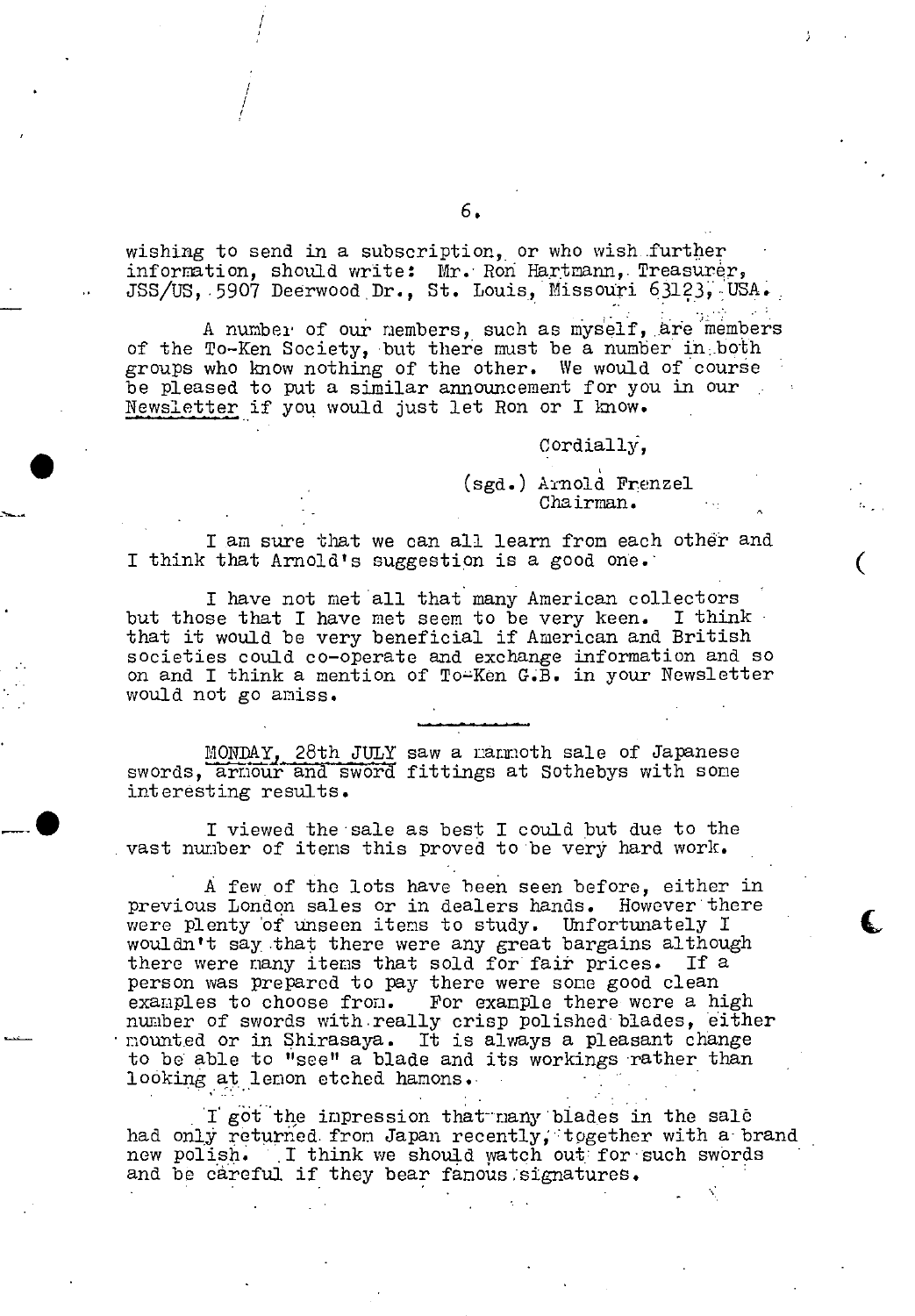One thing I did notice was the comparatively high prices for Munei.blades which is interesting.

One interesting sword was a Katana blade by Nobuyoshi and Kuniyoshi which was described as:-

68.4 cm, koshi zori, shinagi tsukuri, chu kissaki, choji nidare hamon of nie and nioi, kornaru sagari, tight nokune jihada, ubu nakago, sujikaiyasurine, one nakugi-ana signed ECHIZ2 (o) **KAMI** MINAMOTO NOBUYOSHI with kiku-non and on the reverse BUNGO (No) KAMI KUNIYOSHI in Showa military pattern koshirae - an interesting sword  $-$  especially the dual workmanship (also an example of an unusual signature.) This sword returned to Japan at the price of £1,200.

> A most interesting sword was I think a very fine tachi, the koshirae of which were fabulous. Apparently this sword was the property of the late Lieutenant General Wybrandus Schilling and the description reads as follows:-

> "A very fine EFU-NO-TACHI blade: 61 cm slender koshi zori, shinogi tsukuri, Ko-kissaki, Ko-midare hamon of nie and niôi, omaru boshi, nokume jihada, suriage nakago, four mekugi-ana, katesagari yasurime, indistinctly signed.

> Koshirae: Saya is gold nashiji lacquer with areas of aogai with broad gilt copper bands pierced and carved with foliage and triple tomo-e non, the Tsuba and other mounts **5** are gilt copper nanako with further non and foliage in relief, the Tsuba is fine, large sane applied in shakudo and gilt with rows of rice-bales and inone.

Lieutenant General Schilling of the Royal Netherlands Army was Chief of the Dutch Military Mission to Japan in 1946. The lot is accompanied by a photograph of the presentation of the sword in June of that year at Camp Drake Tokyo by Major General William C. Chose of the 1st Cavalry Division."

This very interesting sword sold for £3,000 and again, returned to Japan.

There was a fair quantity of armour in the sale but, the prices were low as compared to previous sales. Perhaps it's a good time to buy armour but unfortunately, even though prices were down, most armours were still out of the reach of most collectors.

Tsuba and Fuchi-Kashira prices were stable and I don't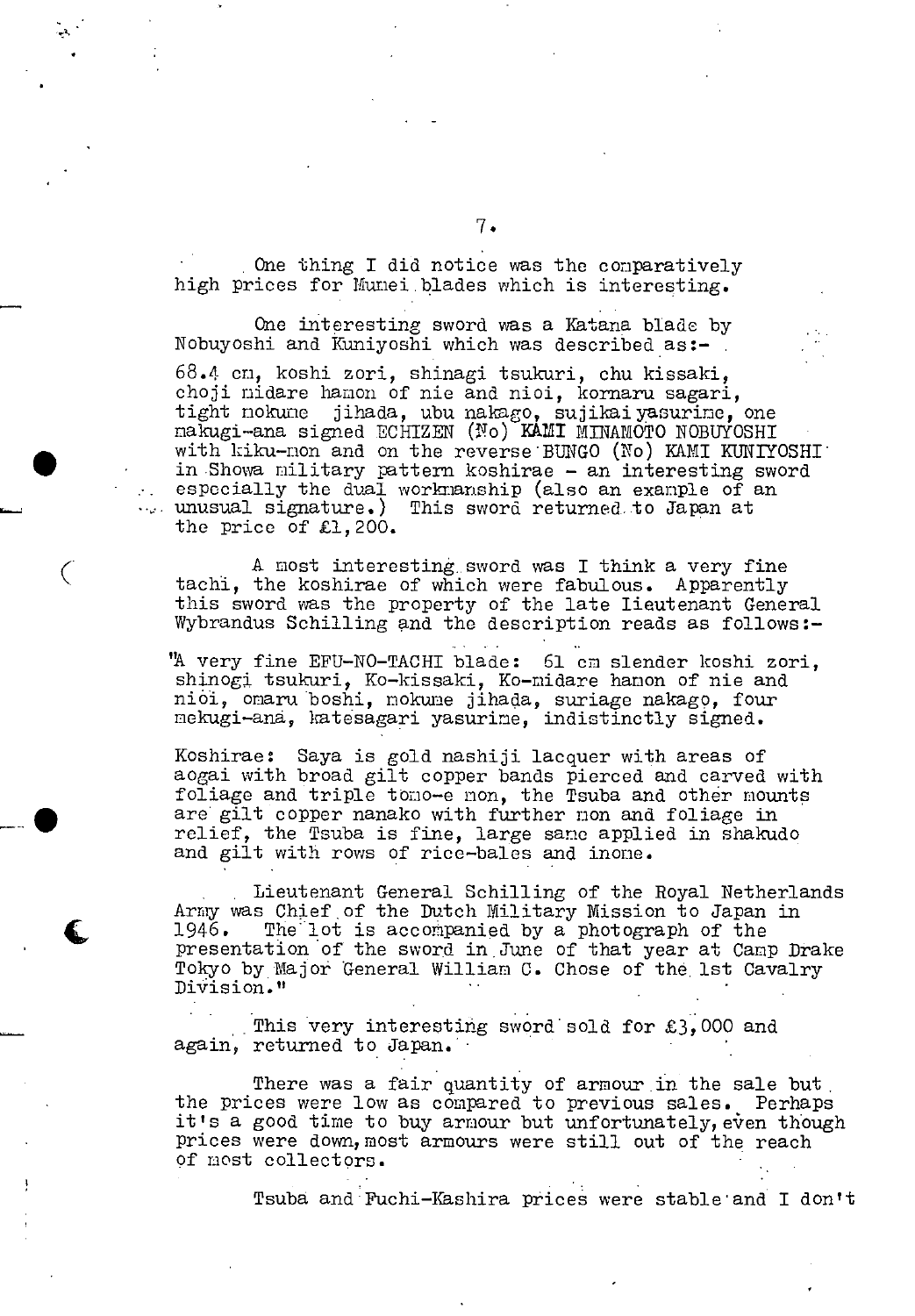think there were .too many bargains for the British dealers. There was.one beautiful Tsuba which was of Shakudo of Mokko form, the raised rim carved in imitation of basket weave and the remainder:beautifülly decorated with coloured enamels with a mass of flowering peonies etc. A very beautiful object which so]d for £600.

I am informed that the next Sothebys sale of swords etc. is in. November with again vast quantities of swords. I think that as the number of swords available on the market is decreasing now is the time to "pawn everthing" and take advantage of the good swords which are still available, for the chances of collecting good swords will become less and less in the next few years.

Some interesting "thoughts" are now published from ( Richard D. Wilson of Northants.  $\sim$ 

## "BITS & PflCES"

For the collector of the. Japanese Sword the search goes on. Gone are the. days of "bundles of swords", "strings of Tsuba", Tanto's and Tachi's at prices that would make your eyes stand out like temple hat pegs.

However with patience it is possible to uncover a few forgotten pieces. With a pocket full of pennies from . your wage packet one invades the shops and stalls we come across hoping to find that forgotten Japanese Art. Searching every shelf, cupboard and corner with dust everywhere one sees under a heap of bric-a-brac the handle of a sword.

Charging over pots and pans, Victoriana and object d'art and falling Kabuto over Abumi. in the effort to "Once more save a sword from Nambam hands", you enquire to the startled owner of the shop as to whether or not the treasure is signed. "Don't know" he says. After a short spell of viewing one asks to be allowed to remove the handle to see the tang. "Well, I don't like messing it about really" is the reply. It then comes to mind the Samurai code "Cut and Leave" but as the law would not cater for such action you apply your favourite Judo hold on him (called in the trade "twisting my arm") with the aim of coming to some price agreement.

Rushing home and bursting through the door as if besieging a castle one gets down to the business of stripping the sword. Relatives in the room show little interest or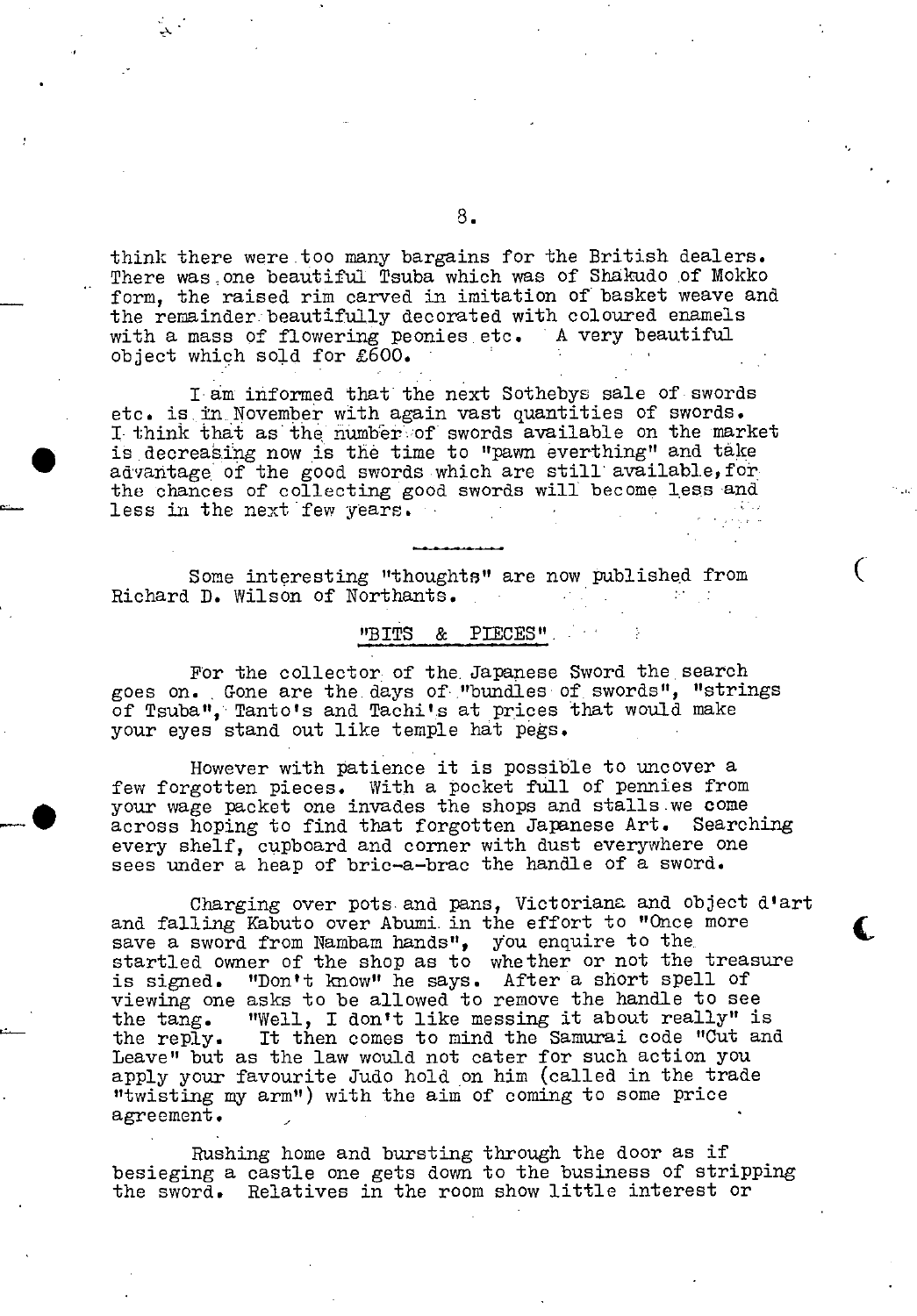emotion as if to say "one more of those days" and, apart from the distant voice "the lawn wants cutting" one carries. on with the much more important thing to do as the brain ticks 63 seconds to the minute. On further examination one sees the usual Nambam finger marks of someone who thought it looked- sharp but wanted to make sure. Now let's have a look at the tang, a signature, books, books where are the books. Eyes dance from tang to books, books to tang, nearly cracked it. "Move your bits I want to lay the table", that distant 'voice again - no time to eat one thinks but sure enough reality prevails. Think I will go and see my friend tonight for sword chat, see what he thinks of it all.  $\mathcal{L}(\mathcal{A})$  .

> On stepping out of the house one sees the stars through veils of clouds, "Yakiba!", One feels like shouting as if to bring to the attention to all for miles around the arts of the Japanese sword.

But neighbours and, non—indulging friends already know you as the "One who likes Japanese Stuff" or "He's mad about Japan" or perhaps just "He's mad".

• Sure enough how can you explain the fire that glows when a piece is put before your eyes, when confronted with'the question Why' Japanese?..' ,.When the information for the reply floods into the brain Teuba, Tachi, Bizen, Masamune, Horimono, Menuki and the rest and yet you reply "Why not".

> Not only was the 47 Ronin a loyal little band I think.

> 4. The next meeting is the Annual General Meeting wherein the Committee is elected and a general "stocktaking of affairs" is made for the following year.

It is most important that as many members as possible appear, for this meeting is really the most<br>important one of the whole year. It is at the A.G.M. that important one of the whole year. ideas for the next year are proposed and discussed and also potential committee members are vetted and elected. PLEASE TRY TO COME BECAUSE IT IS IMPORTANT.

#### OSHIGATA

/

 $\int$ 

-p

A reminder to members who may have difficulties in reading tang inscriptions due to inadequate references; if